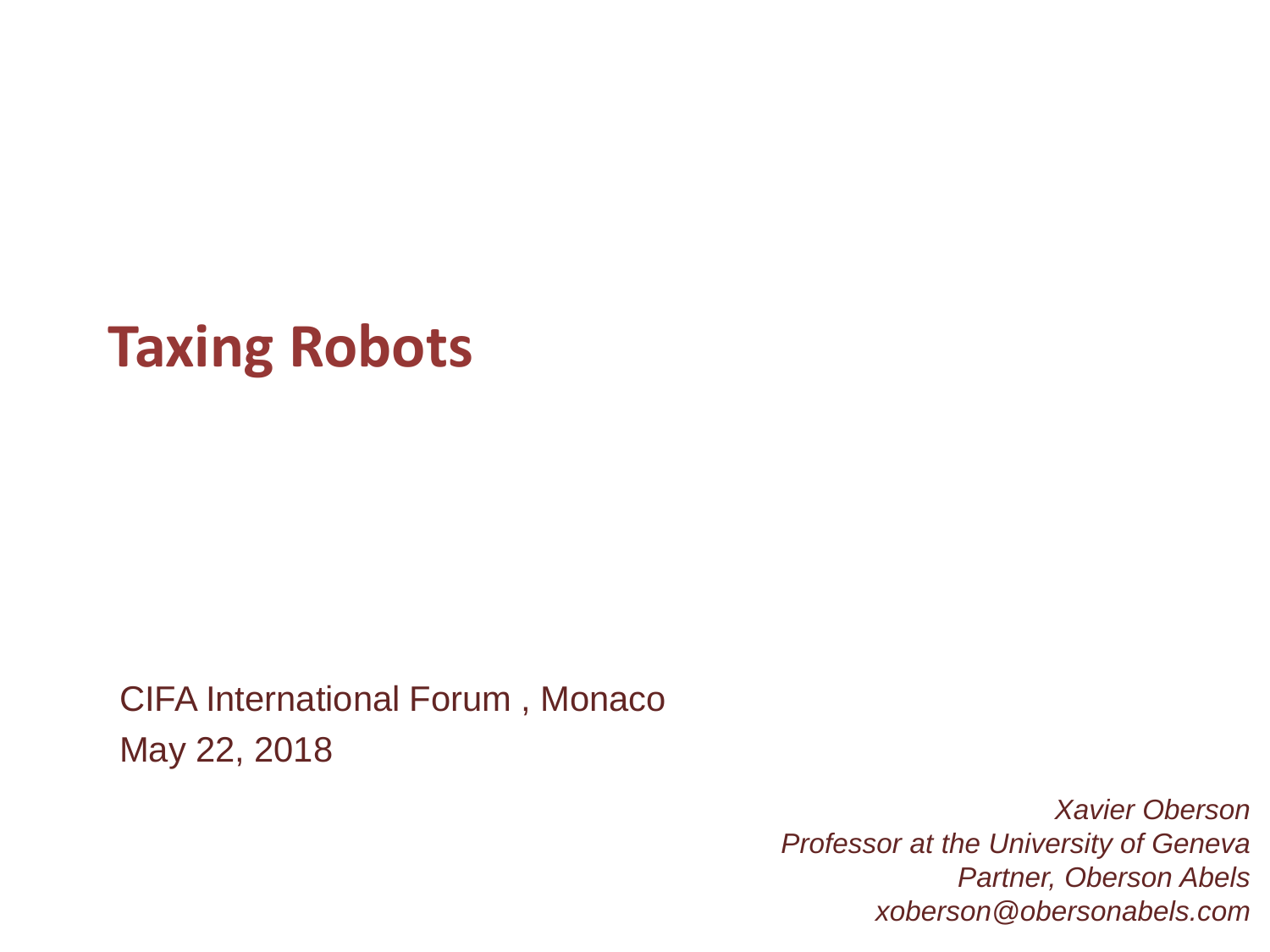#### **Summary**

- I. Development of Artificial Intelligence (AI)
- II. Impact on jobs
- III. Recent trends towards a recognition of robots as a "legal entity"
- IV. Towards a "tax capacity" of robots or the use of robots ?
- V. Potential solutions
- VI. The need for an international framework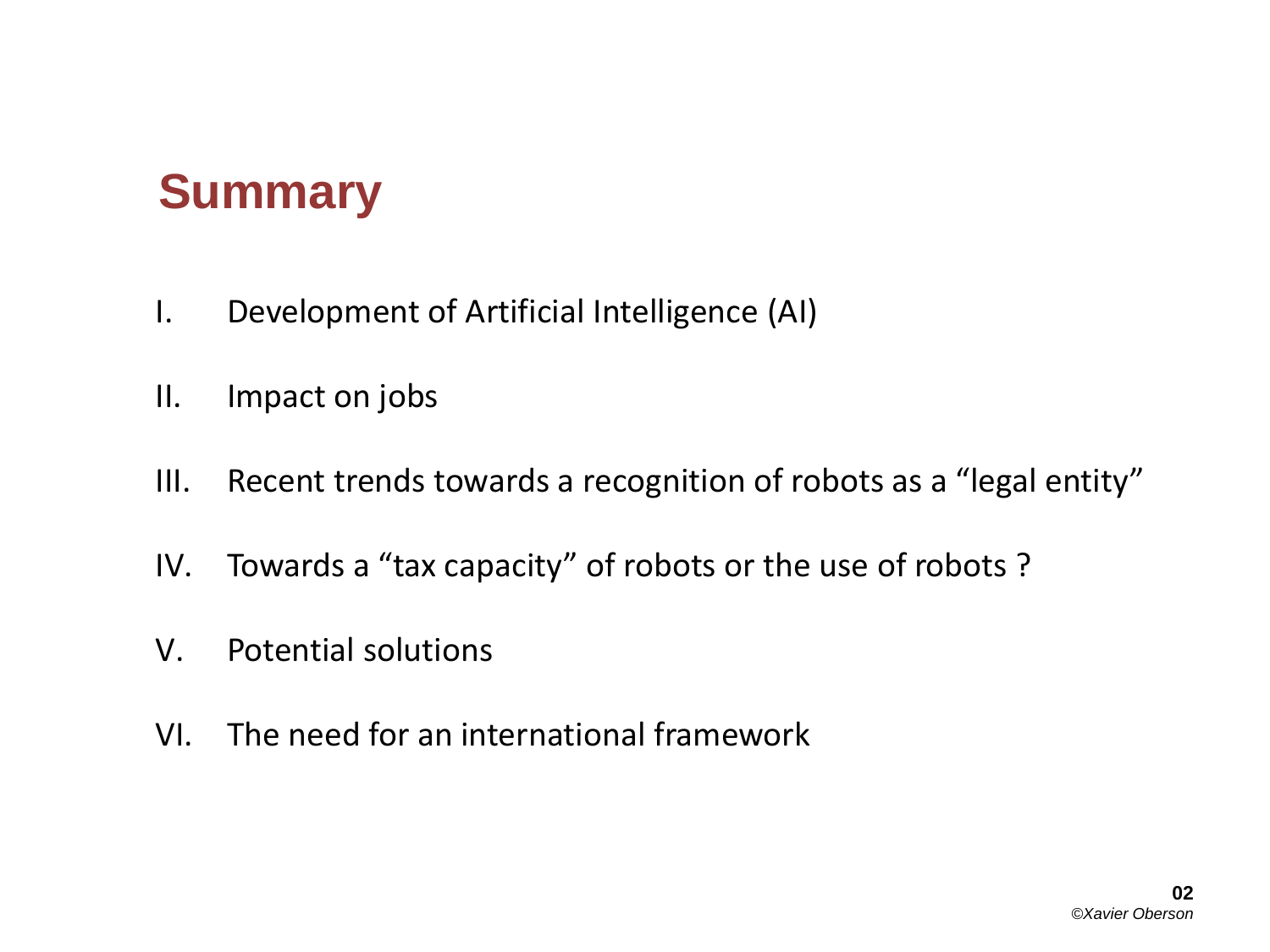## **I. Development of Artificial Intelligence (AI)**

**Industrial robots;** 

 Robots in the service economy (doctors, bankers, entertainers, lawyers, administrations, agriculture, etc.).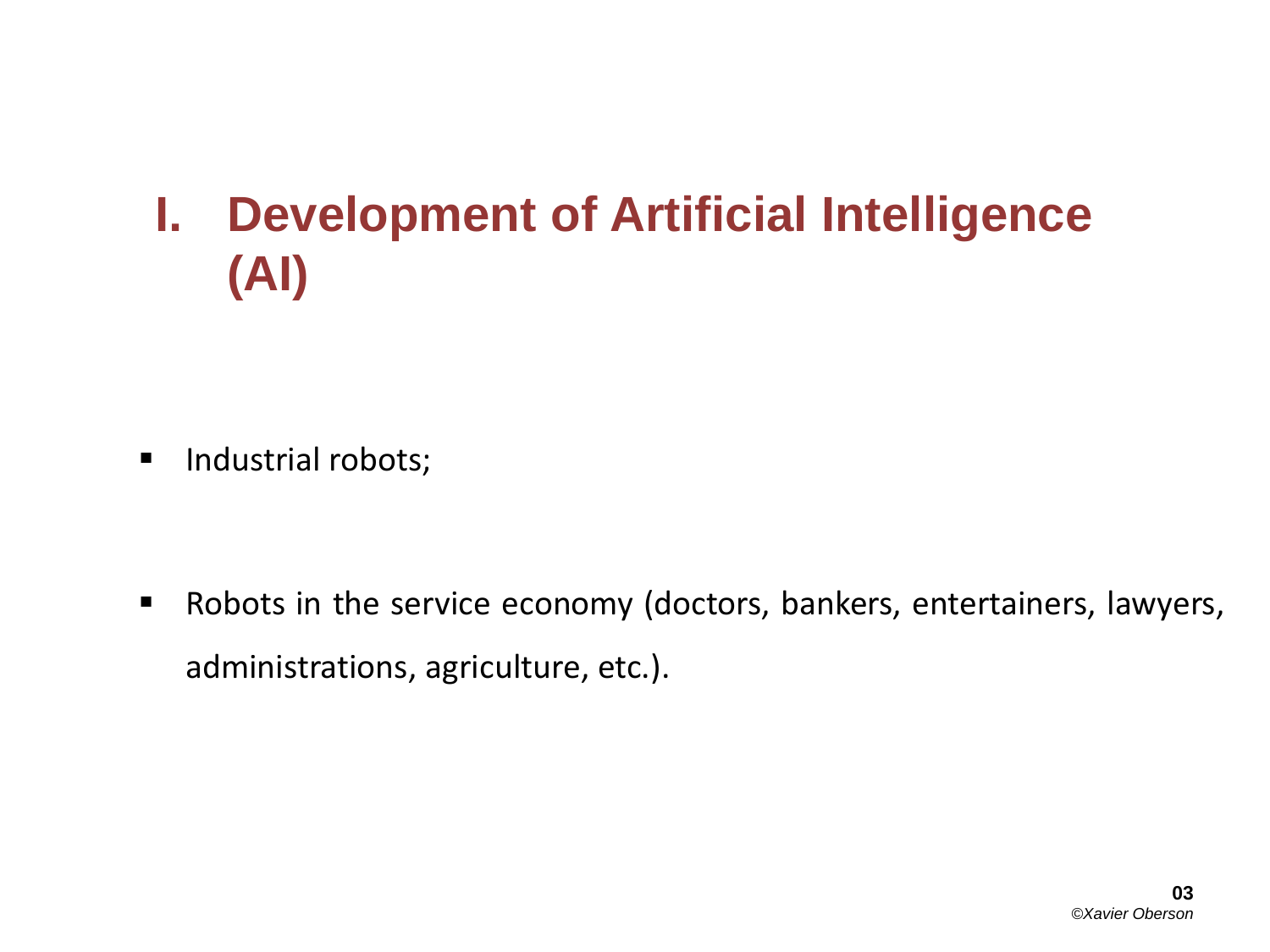#### **II. Impact on jobs**

 The impact of artificial intelligence on jobs is controversial. Two schools of thoughts : (i) innovation will create new jobs; (ii) AI will destroy more jobs than it will create.

■ Potential triple negative effects : (i) loss of income (salaries, etc.); (ii) increase of additional financial needs (social security); (iii) diminution of consumption.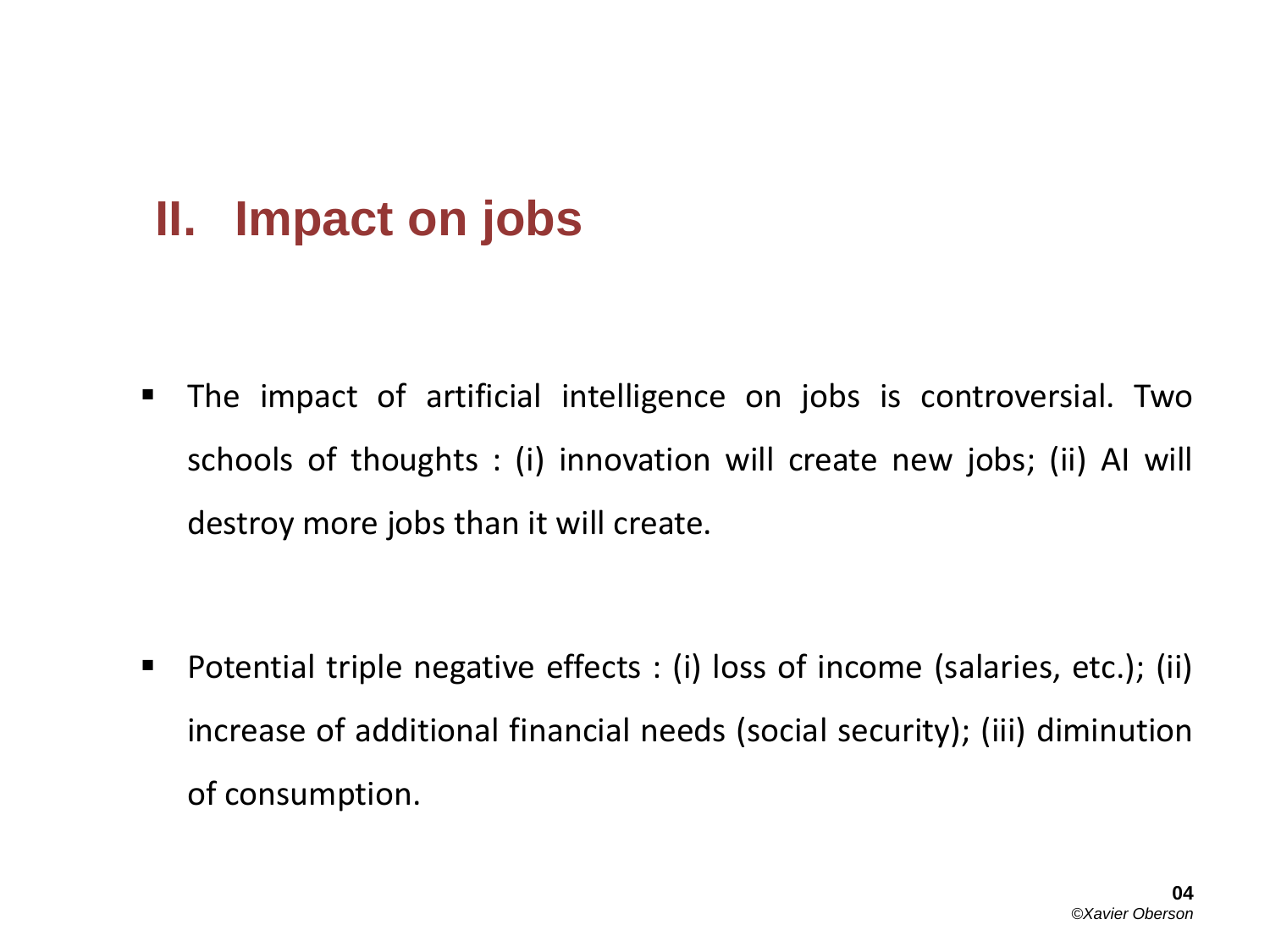#### **III. Recent trends towards a recognition of robots as a "legal entity"**

**EU Parliament Report on February 2017;** 

**Earth Legal discussion among scholars.**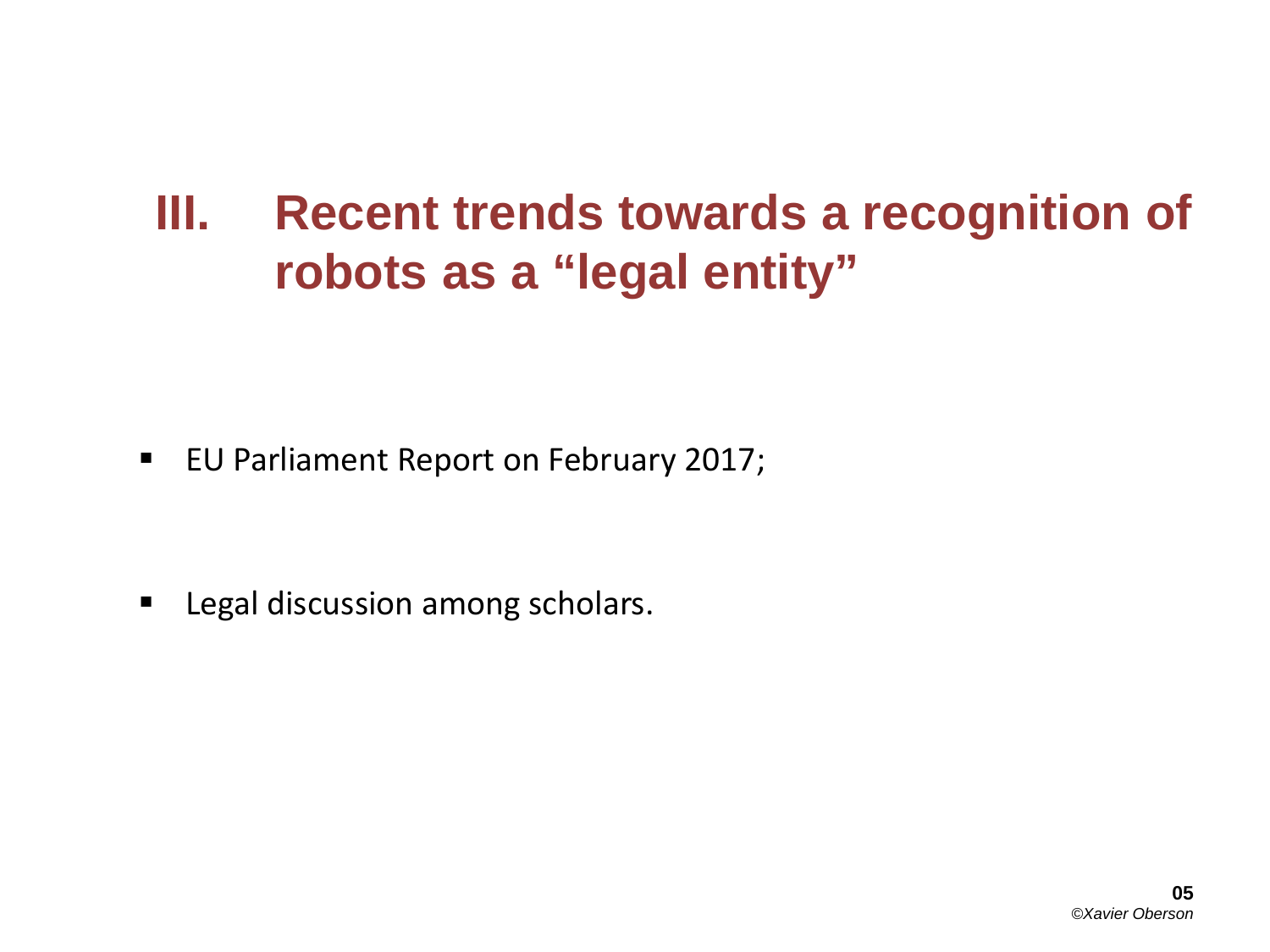#### **III. Recent trends towards a recognition of robots as a "legal entity"**

**E** Estonia is currently studying the issue of creating a legal personality for some types of robots;

 The introduction of a legal personality for robots requires a clear and practicable definition of robots or smart robots.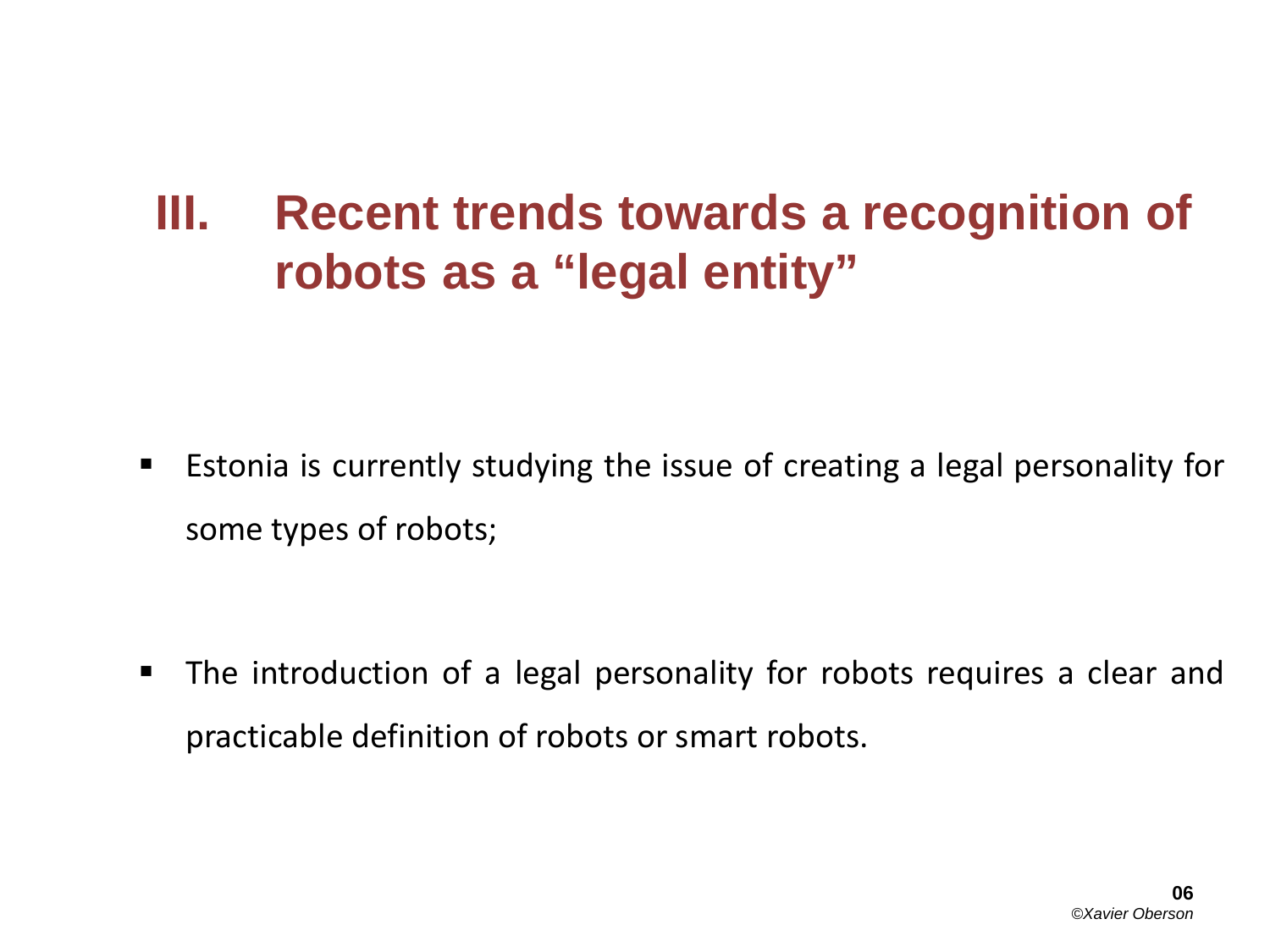#### **IV. Towards a "tax capacity" of robots or the use of robots ?**

- Economic perspective (neutrality between robots and humans ?);
- Constitutional perspective (the introduction of a new tax should be just objectively justified in accordance with the principle of ability to pay and with the principle of equality of treatment).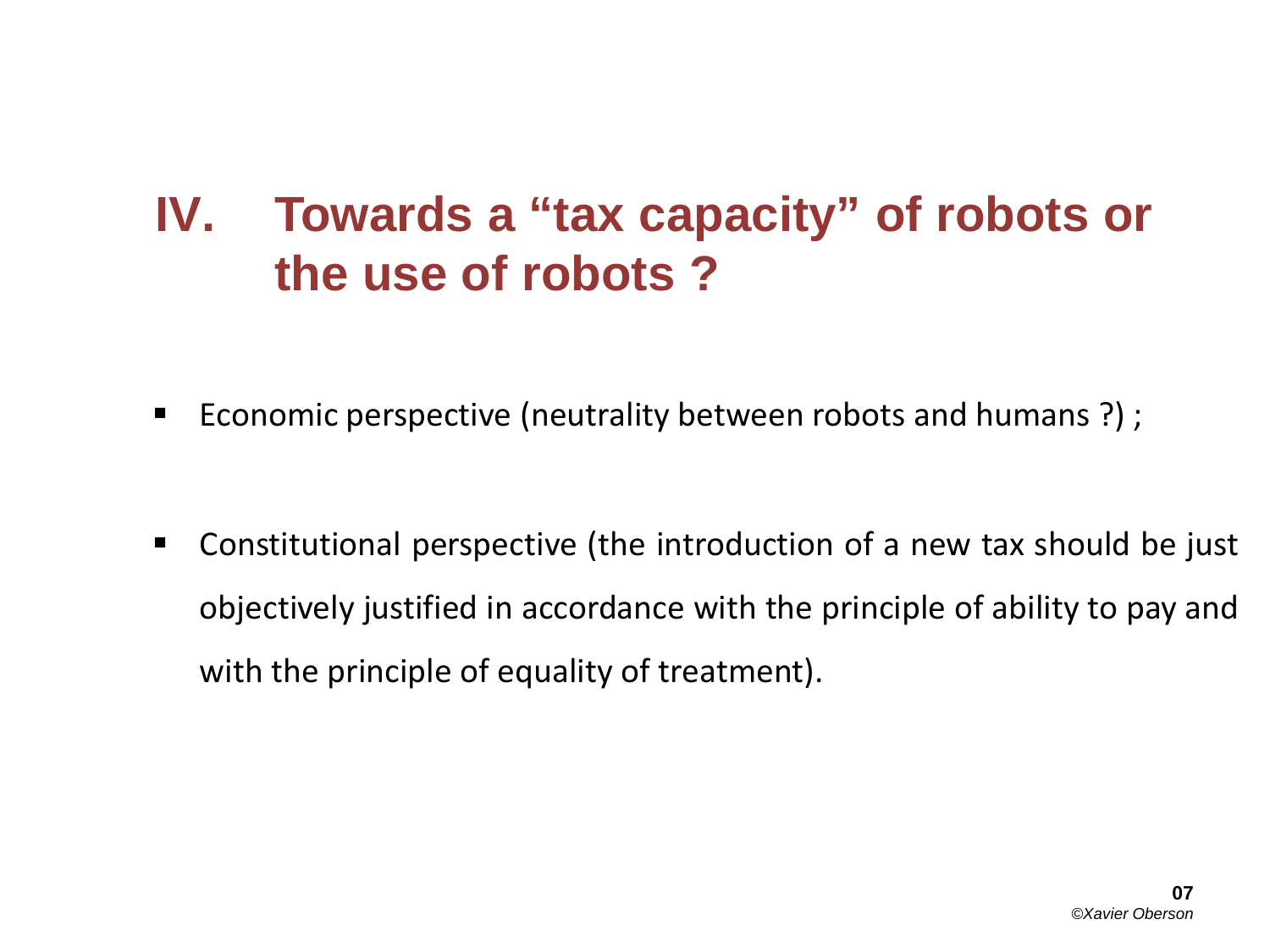#### **IV. Towards a "tax capacity" of robots or the use of robots ?**

- Ability to pay of the robots or of the use of robots?
- **I** Issues :
	- (i) Definition of the taxpayer
	- (ii) Tax base
	- (iii) Rate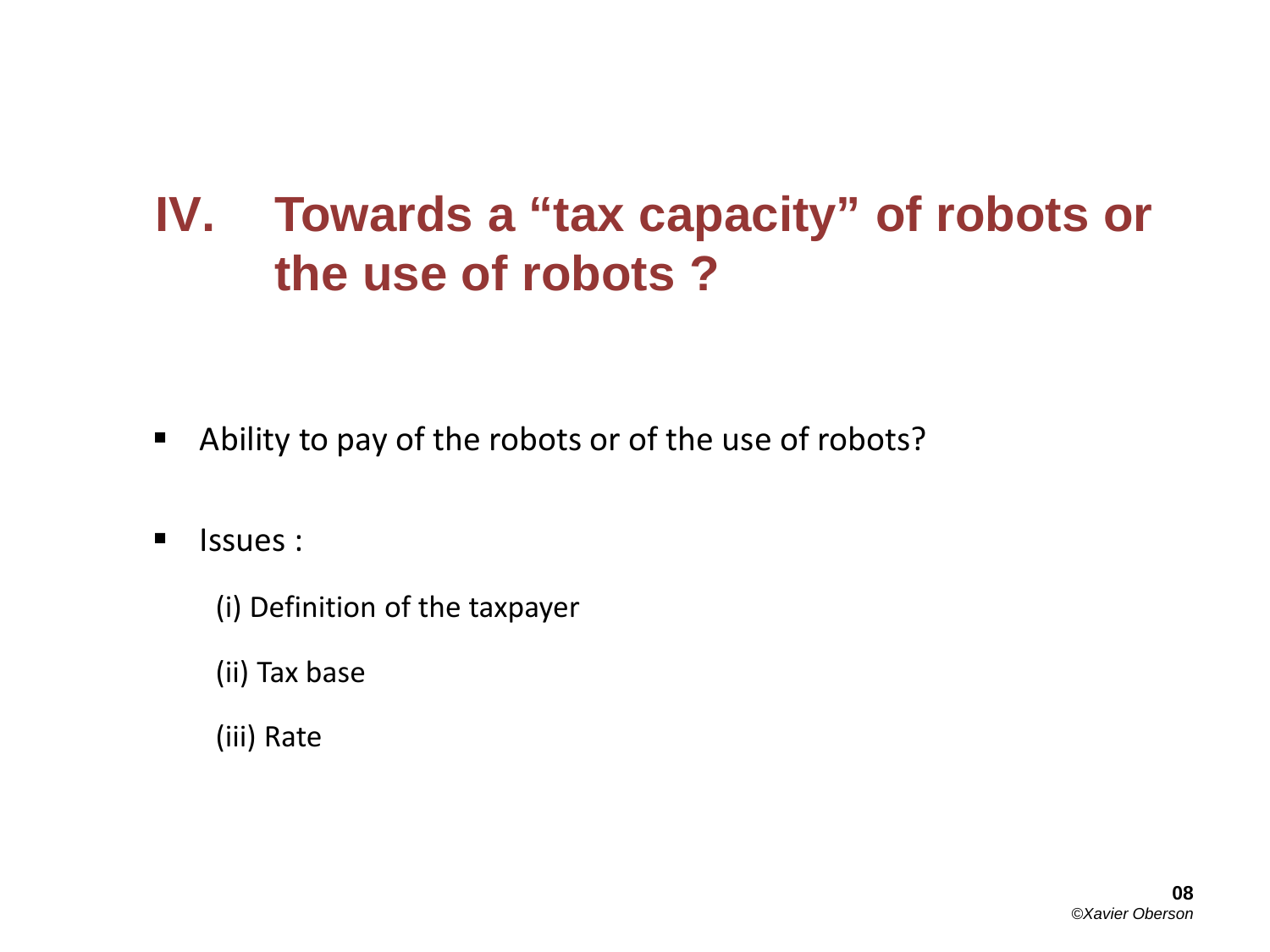### **V. Potential solutions**

- Corporate tax :
- Profits emerging from the use of robots;
- Taxation of an inputted salary of robots activities;
- South Korea is studying an indirect method (limitation of deduction).
- $\blacksquare$  Income tax :
- The theoretical inputted income of robots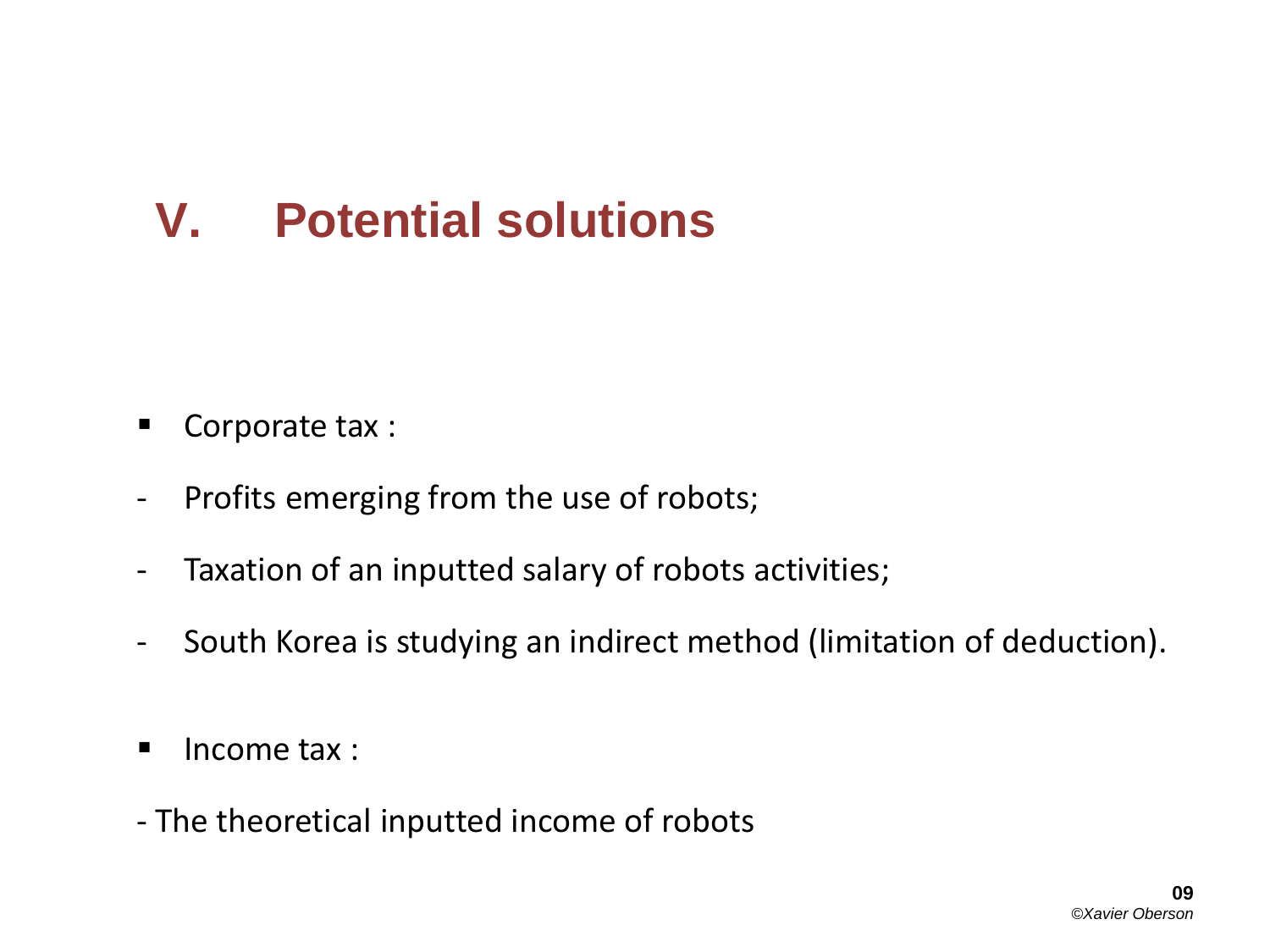### **V. Potential solutions**

- $\blacksquare$  VAT :
- At a first stage : the supply from robots would be integrated within the enterprise;
- At a second stage, the robots as a taxable person ?
- **Social security;**
- An object tax on robots.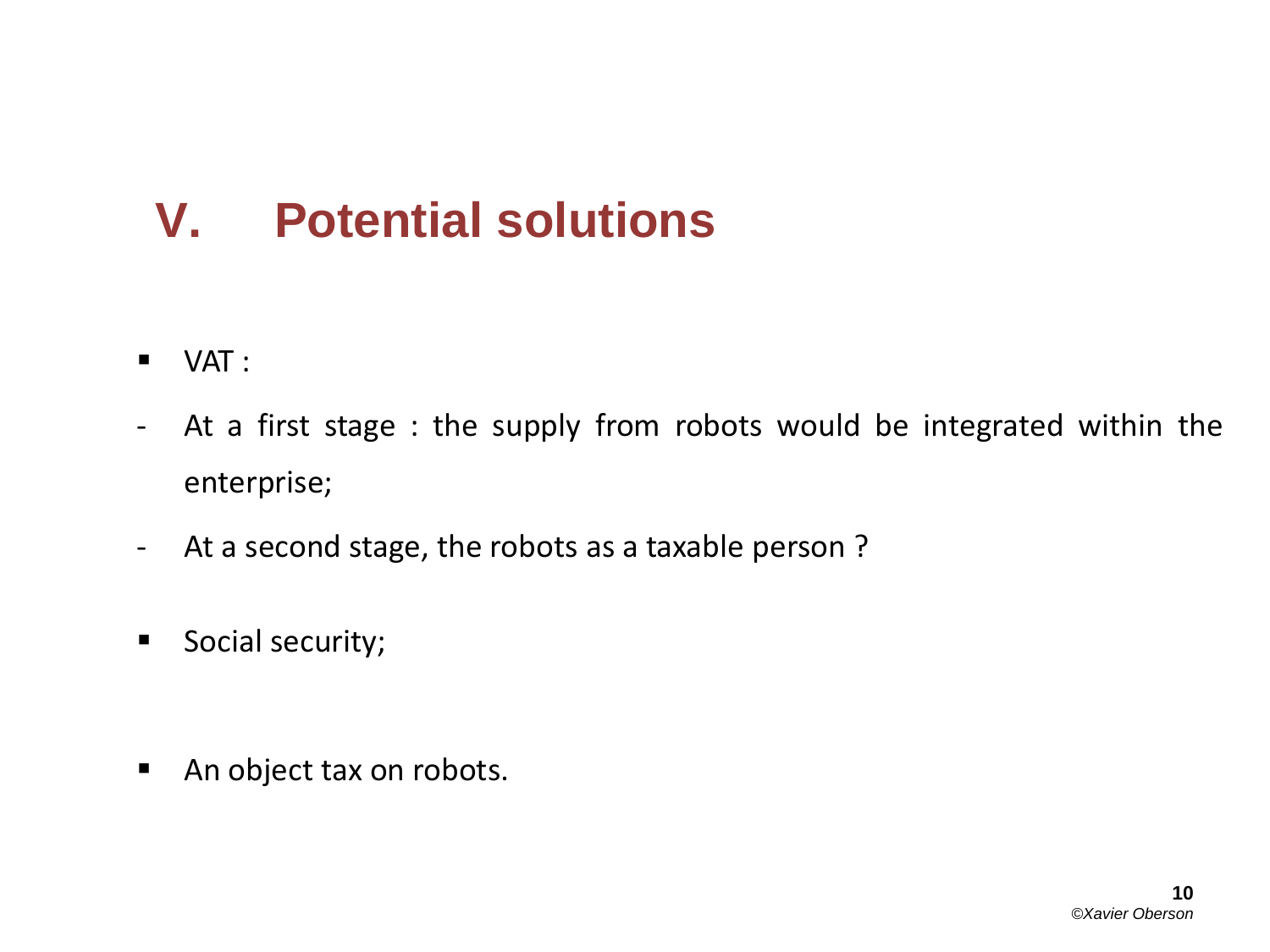#### **VI. The need for an international framework**

- An international framework is necessary (OECD, UN, EU);
- **The issues are closely related to the more general issues of the taxation of** digital economy;
- The taxation of robots or of the use of robots raises new and delicate questions (characterization, permanent establishment, transfer pricing, etc.).